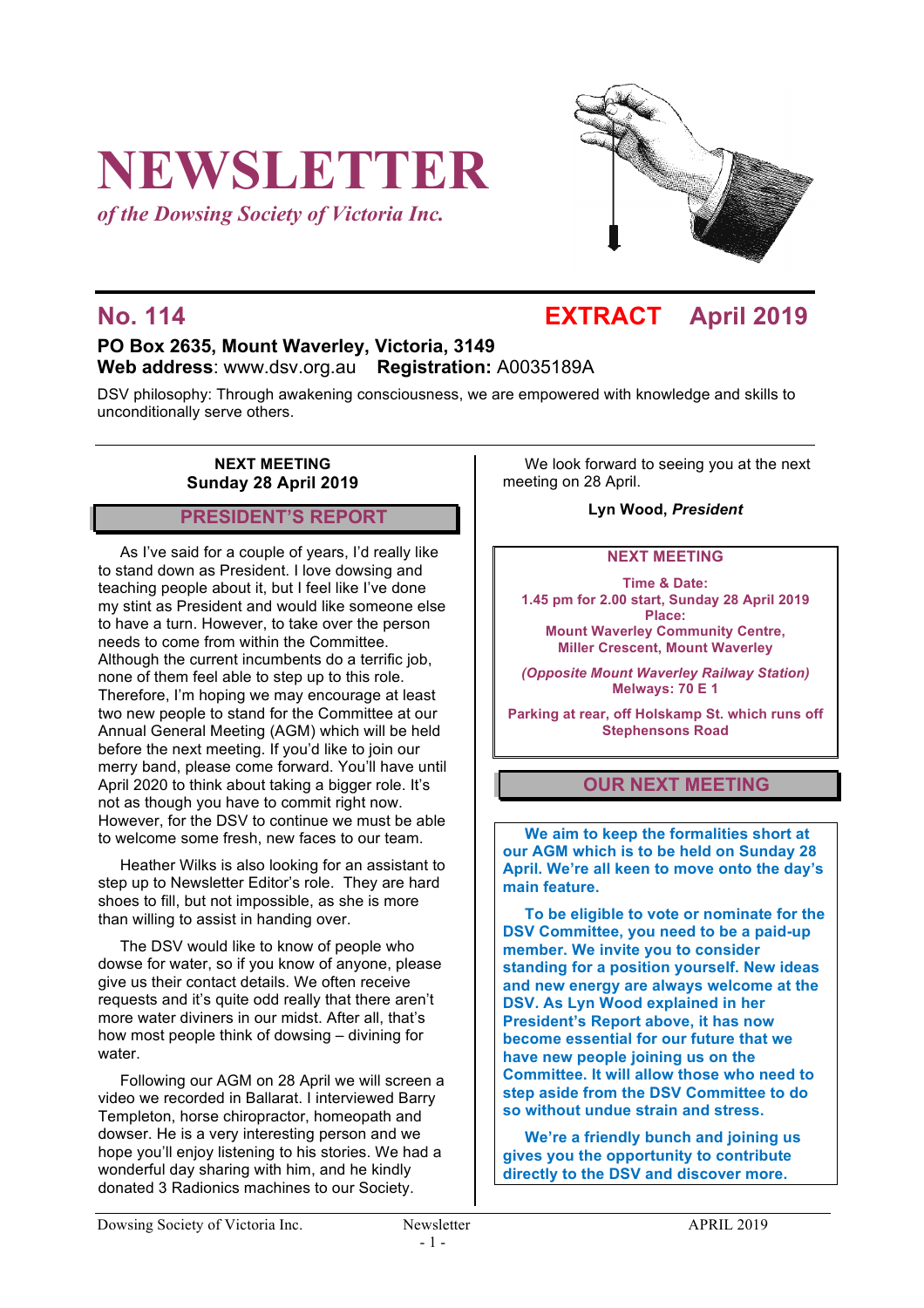In January, a small group of DSV members, led by Lyn Wood, travelled to Ballarat in central Victoria to meet and interview Barry Templeton.

We are screening the interview at the DSV meeting after the AGM preliminaries.

Barry spoke uses hair analysis combined with homeopathic medications and non-invasive radionics procedures to treat various problems.

He works with race horses and greyhounds, getting involved in their nutritional needs and providing specialised treatments.

We hope you'll join us on Sunday 28 April for this unique interview on film.

You can contact Barry on (03) 5335 5629 and/or view his website:

www.barrytempletonhairanalysis.com.au/

## **Gently Does It Lyn Wood**

Phone: 0409 839 581 or 8759 3182 Email: lynwood@iprimus.com.au

· Reiki Workshops

- · Crystal Heart Reiki/ Sekh'm Healing
- · Blue Moon Aromatherapy · Pendulum Workshops
- · Ear Candling

· Oh! Naturale Skin & Haircare

- 
- · Property Dowsing
- · Super Concentrates
- household products

### **OUR LAST MEETING**

Debbie Swingler was well received at our February meeting. As the Vice-President of the Tumbetin Spiritualist Centre in nearby Upwey, she conducted a mini workshop to show us different facets of dowsing to contact spirits.

She is a qualified clinical hypnotherapist and NLP practitioner. She runs or tutors weekly groups which cover physical séances, mediumship training, psychic development and meditation.

Debbie is Vice-President of the Tumbetin Spritualist Centre in Upwey, located in the beautiful Dandenong Ranges on the outskirts of metropolitan Melbourne.

Site: www.tumbetinspiritualcentre.webs.com or on Facebook under Tumbetin Spiritual Centre

#### **UNIVERSAL DOWSING SYSTEM**

*Thanks to Chris Gerrett for this dowsing article.*

On the morning of the 2018 Melbourne Cup, my daughter Emma was using her dog to pick the cup winner. This is Australia's famous horse race that literally 'stops the nation'. Even people who don't normally follow racing or have a bet usually have an interest in who wins.

After watching Emma working with paper balls for her dog Tilly to pick the winner, I decided that maybe dowsing for the winner wouldn't be such a long shot after all.

I proceeded to ask if I could choose the winner of the 2018 Melbourne Cup by dowsing and received a YES. Was it allowed, acceptable, possible for me to choose the winner this way? I asked in every way I could think of and each time received a firm YES. I started to count down. 1 no, 2 no, 3 no until I got up to 20 and asked Emma how many horses were running. Twenty-five she said, so I kept going. That was until I reach 23 and my pendulum surprised me by swinging to the YES. I count up three times and each time received a yes at 23 for a place.

Well, Emma placed the bets at the TAB for me and I proceeded on to work. I told my husband what I had done and he laughed at me and said that this particular horse was not expected home until 5.00 pm, well after the race ended. Work was so busy that the race was over before we thought to switch on the radio. Good heavens, yes, No 23 had won!!!

At the time I had also been doing the manifestation exercises from the book 'E Squared' by Pam Grout.

Not wanting to ask too much straight up, *on 4 November 2018 I asked for a wonderful surprise for us all in the next 48 hours.* That could be anything right?

As I was leaving work, welcome rain started. After just two minutes on the road, to my right I saw an absolutely perfect, fullyformed rainbow. Then a second one appeared. As I turned to the main road, following the double rainbow, and there right in front of me. was a third one. I felt that I could have driven right underneath it. It was the most miraculous sight. I have seen double ones before but never a triple – all perfectly clear and in their full arch. At the TAB I collected \$600.

So, it was *a most wonderful surprise for all of us and all within 48 hours. Three beautifully formed, intensely-coloured rainbows and a Melbourne Cup win.* 



# **Integrated** effective healing

- Dowsing Tapping
- Hypnotherapy

**Heather Wilks** heather@ohnaturale.com 0414836654